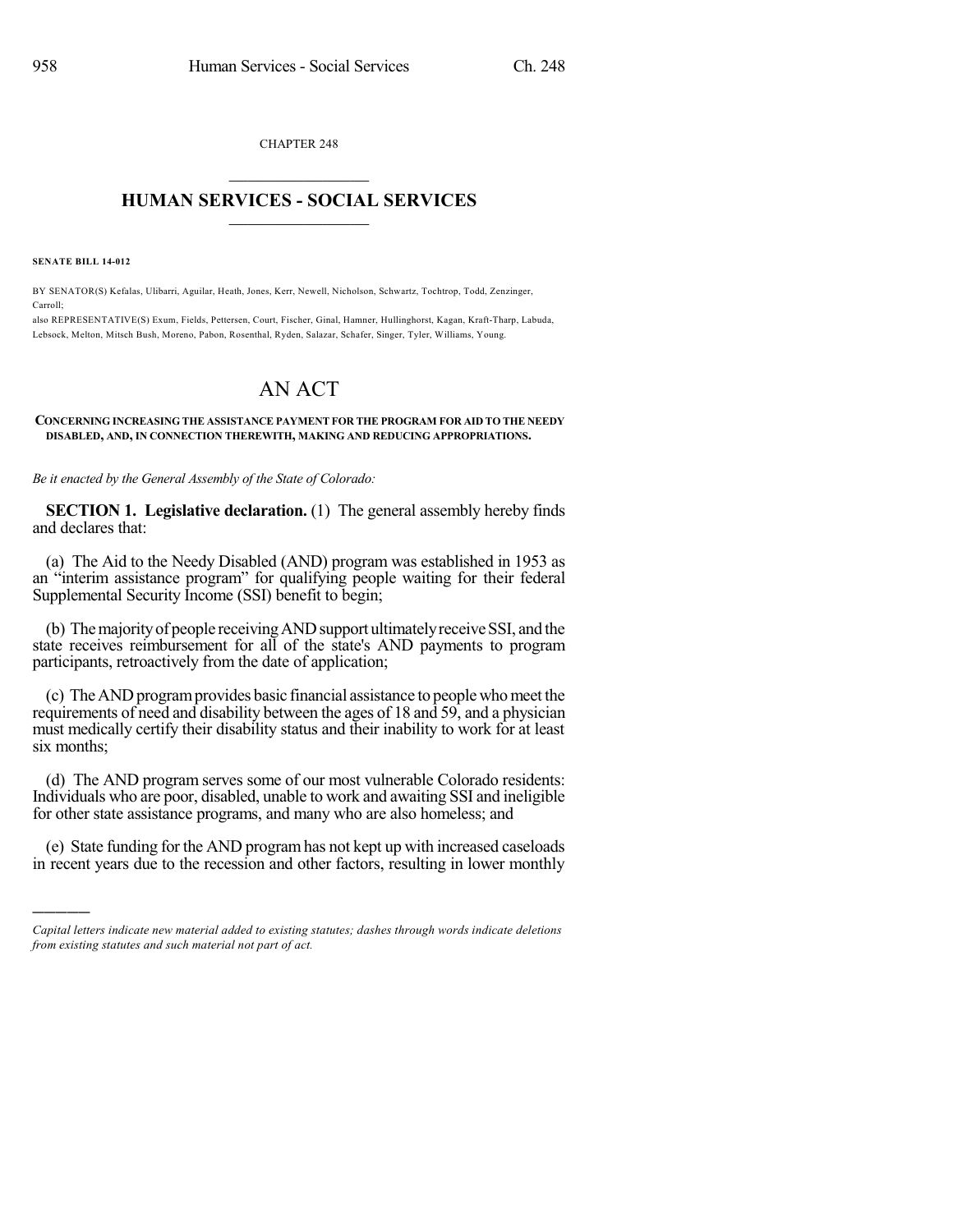financial assistance amounts that fall far short of meeting the basic needs of any Coloradan.

(2) Therefore, the general assembly declares that the State of Colorado places a high priority on caring for our most vulnerable residents, and that it is in the public interest to restore funding to the AND program at the FY 2007 level, including an adjustment for the increased cost of living.

(3) Furthermore, the general assembly declares that it is in the public interest to encourage greater efficiencies and collaboration between departments, other public-sector agencies and private-sector community-based organizations to effectively administer the AND program and achieve savings from more timely SSI reimbursements to the state.

**SECTION 2.** In Colorado Revised Statutes, 26-2-111, **amend** (4) (b.5) as follows:

**26-2-111. Eligibility for public assistance - pilot program - rules - repeal.** (4) (b.5) (I) He or she has applied for supplemental security income benefits and complied with any recommendations for referrals made by the county department except for good cause shown.

(II) NOTWITHSTANDING THE PROVISIONS OF SUBPARAGRAPH (I) OF THIS PARAGRAPH (b.5) TO THE CONTRARY, THE STATE DEPARTMENT MAY PROMULGATE RULES ALLOWING A COUNTY TO WAIVE THE REQUIREMENT THAT A PERSON APPLY FOR SUPPLEMENTAL SECURITY INCOME BENEFITS PRIOR TO RECEIVING AID TO THE NEEDY DISABLED UNDER SUCH CONDITIONS AND FOR SUCH PERIOD OF TIME AS THE STATE DEPARTMENT DEEMS APPROPRIATE TO ENSURE THAT A PERSON HAS THE OPPORTUNITY TO SUBMIT A THOROUGH AND COMPLETE SUPPLEMENTAL SECURITY INCOME BENEFITS APPLICATION.

**SECTION 3.** In Colorado Revised Statutes, 26-2-119, **amend** (1); and **add** (6) as follows:

**26-2-119. Amount of assistance payments - aid to the needy disabled.**  $(1)(a)$  The amount of assistance payments that shall be granted to a recipient under the program for aid to the needy disabled shall be on the basis of budgetary need, as determined by the county department with due regard to any income, property, or other resources available to the recipient, within available appropriations, and in accordance with rules of the state department.

(b) The rules of the state department:

(I) SHALL ESTABLISH THE ASSISTANCE PAYMENT UNDER THE PROGRAM FOR AID TO THE NEEDY DISABLED, WHICH ASSISTANCE PAYMENT FOR THE 2014-15 STATE FISCAL YEAR MUST NOT BE LESS THAN THE AMOUNT OF THE ASSISTANCE PAYMENT FOR THE 2013-14 STATE FISCAL YEAR INCREASED BY EIGHT PERCENT. FOR STATE FISCAL YEARS 2015-16 THROUGH 2018-19, AND IN FISCAL YEARS THEREAFTER IF NECESSARY, SUBJECT TO AVAILABLE APPROPRIATIONS, THE STATE DEPARTMENT IS ENCOURAGED TO INCREASE THE AMOUNT OFTHE ASSISTANCE PAYMENT TO RESTORE THE PAYMENT TO THE STATE FISCAL YEAR 2006-07 AMOUNT AND TO ADJUST THE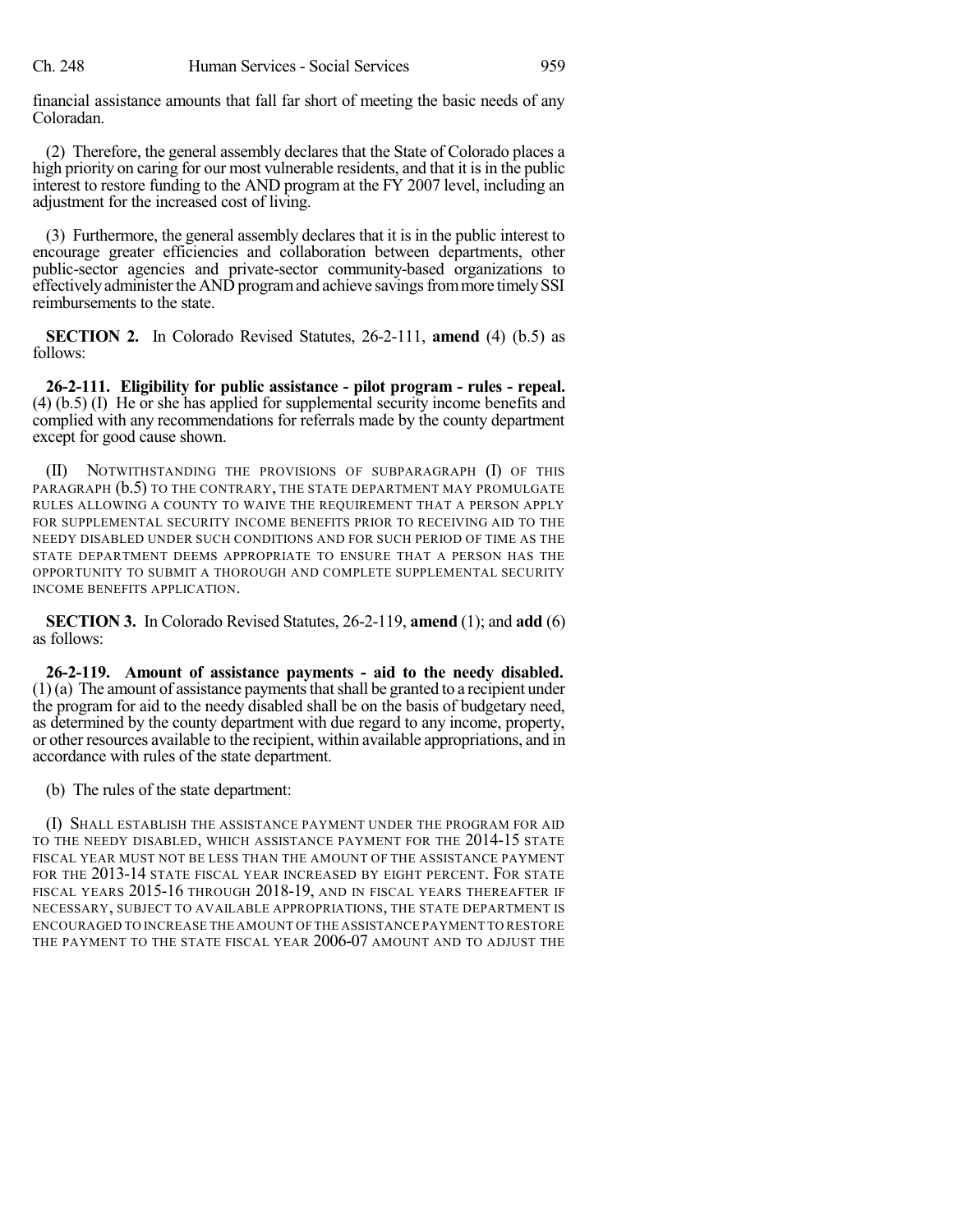ASSISTANCE PAYMENT TO REFLECT INCREASES IN THE COST OF LIVING.

(II) May require an applicant or recipient who may be eligible for benefits under another federal or state program or who may have a right to receive or recover other income or resources to take reasonable steps to apply for, otherwise pursue, and accept such benefits, income, or resources.

(6)(a) THE FEDERAL SUPPLEMENTAL SECURITY INCOME APPLICATION ASSISTANCE PILOT PROGRAM IS CREATED IN THE STATE DEPARTMENT AND REFERRED TO IN THIS SECTION AS THE "PILOT PROGRAM". THE PURPOSE OF THE PILOT PROGRAM IS TO INCREASE THE FEDERAL INCOME ASSISTANCE REIMBURSEMENT RATE FOR THE PROGRAM FOR AID TO THE NEEDY DISABLED AND TO EVALUATE BEST PRACTICES FOR ENSURING THAT ACCURATE AND COMPLETE APPLICATIONS FOR FEDERAL SUPPLEMENTAL SECURITY INCOME AND SOCIAL SECURITY DISABILITY INSURANCE BENEFITS ARE SUBMITTED BY PERSONS APPLYING FOR OR RECEIVING AID TO THE NEEDY DISABLED IN COLORADO.

(b) THE PILOT PROGRAM SHALL CONTINUE FOR TWO YEARS AND MUST INCLUDE THE FOLLOWING:

(I) ASSISTANCE TO PERSONS APPLYING FOR OR RECEIVING AID TO THE NEEDY DISABLED IN COMPLETING APPLICATIONS FOR FEDERAL SUPPLEMENTAL SECURITY INCOME AND SOCIAL SECURITY DISABILITY INSURANCE BENEFITS IN A THOROUGH AND TIMELY MANNER;

(II) OUTREACH PRIMARILY TO PERSONS WHO ARE HOMELESS AND TO OTHER AT-RISK POPULATIONS THAT HAVE LOW RATES OF APPROVAL OF FEDERAL SUPPLEMENTAL SECURITY INCOME AND SOCIAL SECURITY DISABILITY INSURANCE BENEFITS APPLICATIONS;

(III) IMPLEMENTATION OF THE PILOT PROGRAM IN AT LEAST THREE COLORADO COUNTIES THAT HAVE A SIGNIFICANT NUMBER OF APPLICANTS FOR THE PROGRAM FOR AID TO THE NEEDY DISABLED;

(IV) THE DEVELOPMENT OF BEST PRACTICES TO INCREASE THE FEDERAL INCOME REIMBURSEMENT RATE FOR PERSONS PARTICIPATING IN THE PROGRAM FOR AID TO THE NEEDY DISABLED IN COLORADO AND REPORTING THESE BEST PRACTICES TO THE STATE DEPARTMENT, THE COUNTY DEPARTMENTS, AND THE GENERAL ASSEMBLY PURSUANT TO PARAGRAPH (e) OF THIS SUBSECTION (6).

(c) THE STATE DEPARTMENT SHALL AWARD A COMPETITIVE CONTRACT TO A NONPROFIT ORGANIZATION WITH EXPERIENCE IN PUBLIC PROGRAM OUTREACH AND IN FEDERAL SUPPLEMENTAL SECURITY INCOME BENEFITS PROGRAMS. THE STATE DEPARTMENT MUST AWARD THE CONTRACT AND THE PILOT PROGRAM MUST BE IMPLEMENTED BY OCTOBER 1, 2014. THE STATE DEPARTMENT SHALL ESTABLISH POLICIES AND PROCEDURES FOR THE PILOT PROGRAM.

(d) THE CONTRACTOR IMPLEMENTINGTHE PILOT PROGRAM SHALL BE RESPONSIBLE FOR HIRING,TRAINING, AND MANAGING EMPLOYEES TO PERFORM THE STATED SCOPE OF WORK IN THE CONTRACT AND WILL WORK IN COLLABORATION WITH PILOT COUNTIES TO PERFORM APPLICATION ASSISTANCE, OUTREACH, AND ONGOING CASE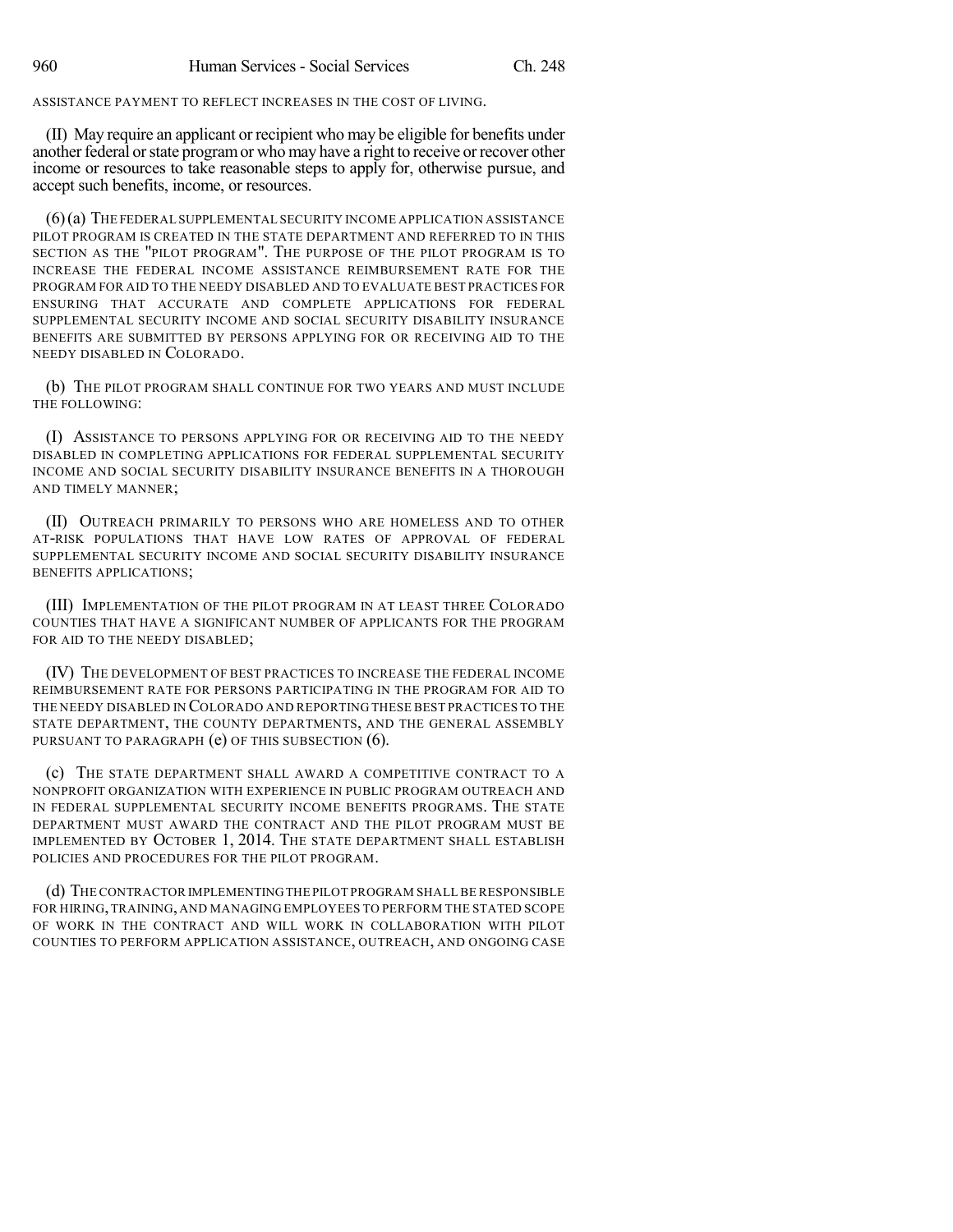(e) (I) THE STATE DEPARTMENT SHALL INCLUDE REPORTING REQUIREMENTS FOR THE CONTRACTOR IN THE CONTRACT FOR THE PILOT PROGRAM. AT A MINIMUM, THE REPORTING REQUIREMENTS MUST INCLUDE THE NUMBER OF APPLICANTS ASSISTED, THE PROCESS OR STRATEGIES USED TO ASSIST THE APPLICANTS, THE AVERAGE LENGTH OF TIME TO COMPLETE APPLICATIONS, WHETHER THE FEDERAL SUPPLEMENTAL SECURITY INCOME AND SOCIAL SECURITY DISABILITY INSURANCE BENEFITS APPLICATIONS WERE APPROVED AND FEDERAL REIMBURSEMENT WAS RECEIVED BY THE STATE, AND BEST PRACTICES DISCOVERED THROUGH THE IMPLEMENTATION OF THE PILOT PROGRAM.

(II) ON OR BEFORE NOVEMBER 1, 2015, AND ON OR BEFORE NOVEMBER 1, 2016, THE STATE DEPARTMENT SHALL SUBMIT A REPORT TO THE PUBLIC HEALTH CARE AND HUMAN SERVICES COMMITTEE OFTHE HOUSE OF REPRESENTATIVES AND THE HEALTH AND HUMAN SERVICES COMMITTEE OF THE SENATE, OR ANY SUCCESSOR COMMITTEES, REGARDING THE IMPLEMENTATION OF THE PILOT PROGRAM AND THE OUTCOMES ACHIEVED BY PROVIDING ASSISTANCE FOR AID TO THE NEEDY DISABLED PROGRAM PARTICIPANTS WITH FEDERAL SUPPLEMENTAL SECURITY INCOME AND SOCIAL SECURITY DISABILITY INSURANCE BENEFITS APPLICATIONS. AT A MINIMUM, THE REPORT MUST INCLUDE A SUMMARY OFINFORMATION REQUESTED PURSUANT TO SUBPARAGRAPH (I) OF THIS PARAGRAPH (e).

(f) THE STATE DEPARTMENT IS AUTHORIZED TO ACCEPT AND EXPEND GIFTS, GRANTS, OR DONATIONS FROM PRIVATE OR PUBLIC SOURCES FOR THE PURPOSES OF THE PROGRAM; EXCEPT THAT THE OFFICE MAY NOT ACCEPT A GIFT, GRANT, OR DONATION THAT IS SUBJECT TO CONDITIONS THAT ARE INCONSISTENT WITH THIS SUBSECTION (6) OR ANY OTHER LAW OF THE STATE.

(g) THE STATE DEPARTMENT MAY EXPEND NO MORE THAN THREE PERCENT OF THE MONEYS ANNUALLY APPROPRIATED FOR THE PILOT PROGRAM TO OFFSET THE COSTS INCURRED IN ADMINISTERING THE CONTRACT AND COMPLYING WITH THE REPORTING REQUIREMENTS.

(h) THIS SUBSECTION (6) IS REPEALED, EFFECTIVE JULY 1, 2017.

**SECTION 4.** In Colorado Revised Statutes, 26-2-210, **amend** (1) as follows:

**26-2-210. State supplemental security income stabilization fund - creation.** (1) There is hereby created in the state treasury the state supplemental security income stabilization fund, referred to in this section as the "stabilization fund", for the purpose of stabilizing the source of funding required to meet the federal requirements for maintenance of effort for the state-funded supplement to persons receiving SSI benefits. The stabilization fund shall consist of any excess moneys recovered due to overpayment of recipients, including regular, fraud, and interim assistance reimbursement recoveries, and any appropriations made to the stabilization fund by the general assembly. The moneysin the stabilization fund are hereby continuously appropriated to the state department to be expended on programs that count toward the maintenance of effort for the state supplemental security income as specified in the state plan when the state department determines that the state is at risk of not meeting the federal maintenance of effort for that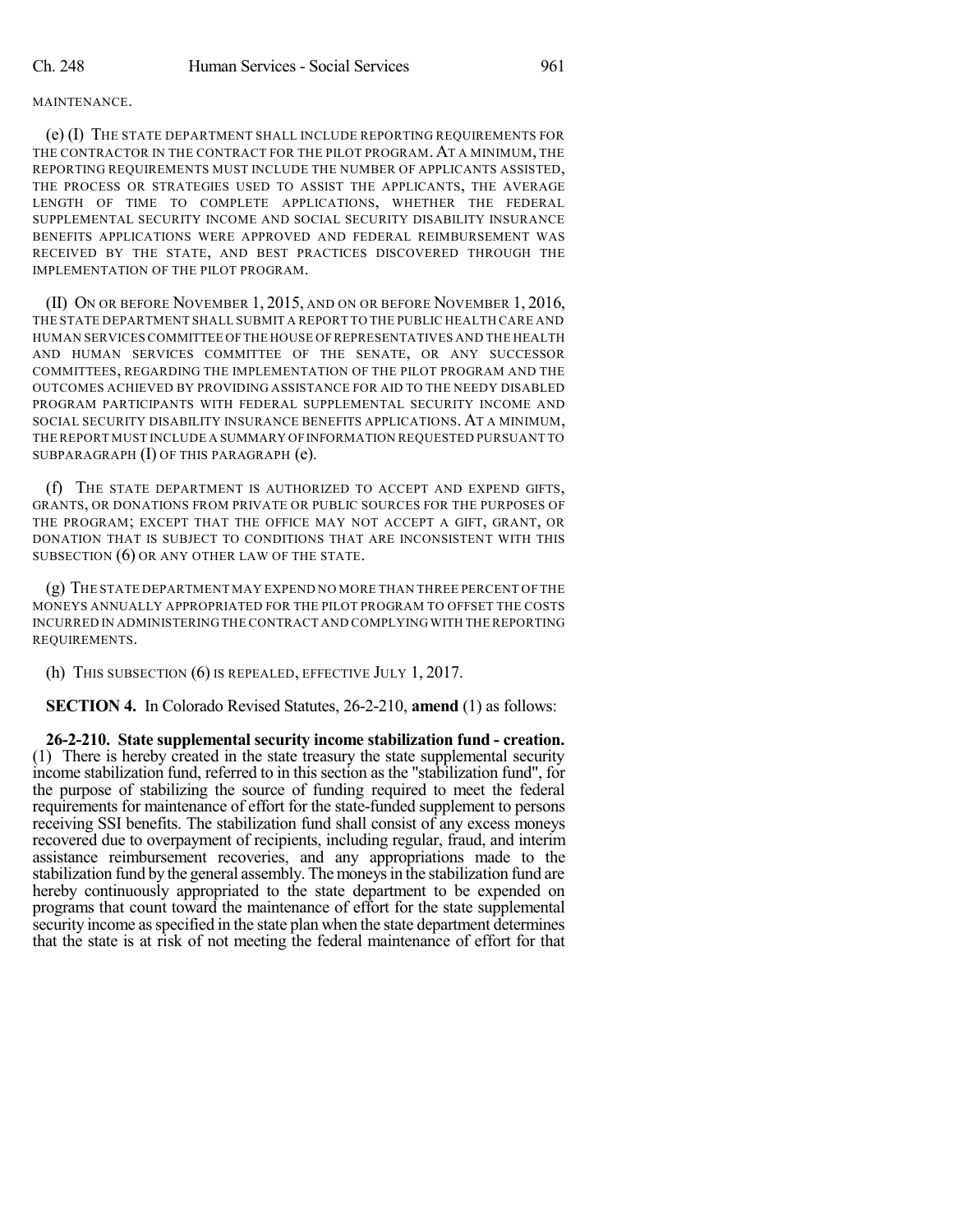calendar year. All interest and income derived from the investment and deposit of moneys in the stabilization fund shall be credited to the stabilization fund. At the end of any fiscal year, an amount not exceeding one million five hundred thousand dollars TWENTY PERCENT OF THE TOTAL APPROPRIATION FOR THE APPLICABLE FISCAL YEAR IN THE ANNUAL GENERAL APPROPRIATIONS BILL FOR THE PROGRAM FOR AID TO THE NEEDY DISABLED shall remain in the stabilization fund as a continuous appropriation to be used to meet the state's maintenance of effort requirements under this part 2, and any unexpended and unencumbered moneys remaining in the stabilization fund at the end of any fiscal year in excess of one million five hundred thousand dollars AN AMOUNT EQUAL TO TWENTY PERCENT OF THE TOTAL APPROPRIATION FOR THE APPLICABLE FISCAL YEAR IN THE ANNUAL GENERAL APPROPRIATIONS BILL FOR THE PROGRAM FOR AID TO THE NEEDY DISABLED shall revert to the general fund.

**SECTION 5. Appropriation - adjustments to 2014 long bill.** (1) For the implementation of this act, the general fund appropriation made in the annual general appropriation act to the controlled maintenance trust fund created in section 24-75-302.5 (2) (a), Colorado Revised Statutes, for the fiscal year beginning July 1, 2014, is decreased by \$1,240,067.

(2) In addition to any other appropriation, there is hereby appropriated to the department of human services, for the fiscal year beginning July 1, 2014, the sum of \$1,495,144, or so much thereof as may be necessary, to be allocated for the implementation of this act as follows:

(a)  $$1,234,483$ , comprised of  $$987,586$  from the general fund and  $$246,897$  from local funds, for aid to the needy disabled;

(b) \$13,764, comprised of \$3,283 from the general fund, \$442 from the old age pension fund created in section 1 of article XXIV of the state constitution, \$4,697 from reappropriated funds received from the department of health care policy and financing out of the appropriation made in subsection  $(3)$  of this section, and \$5,342 from federal funds, for modifications to the Colorado benefits management system; and

(c) \$246,897 from the general fund for the federal supplemental security income application assistance pilot program.

(3) In addition to any other appropriation, there is hereby appropriated, to the department of health care policy and financing, for the fiscal year beginning July 1, 2014, the sum of \$4,697, or so much thereof as may be necessary, for allocation to department of human services medicaid-funded programs, office of information technology services-medicaid funding, Colorado benefits management system, for system modifications related to the implementation of this act. Of said sum, \$2,301 is from the general fund, \$12 is from the old age pension health and medical care fund pursuant to section 7 (c) of article XXIV of the state constitution, \$29 isfrom the children's basic health plan trust fund created in section 25.5-8-105 (1), Colorado Revised Statutes, and \$2,355 is from federal funds.

(4) In addition to any other appropriation, there is hereby appropriated to the governor - lieutenant governor - state planning and budgeting, for the fiscal year